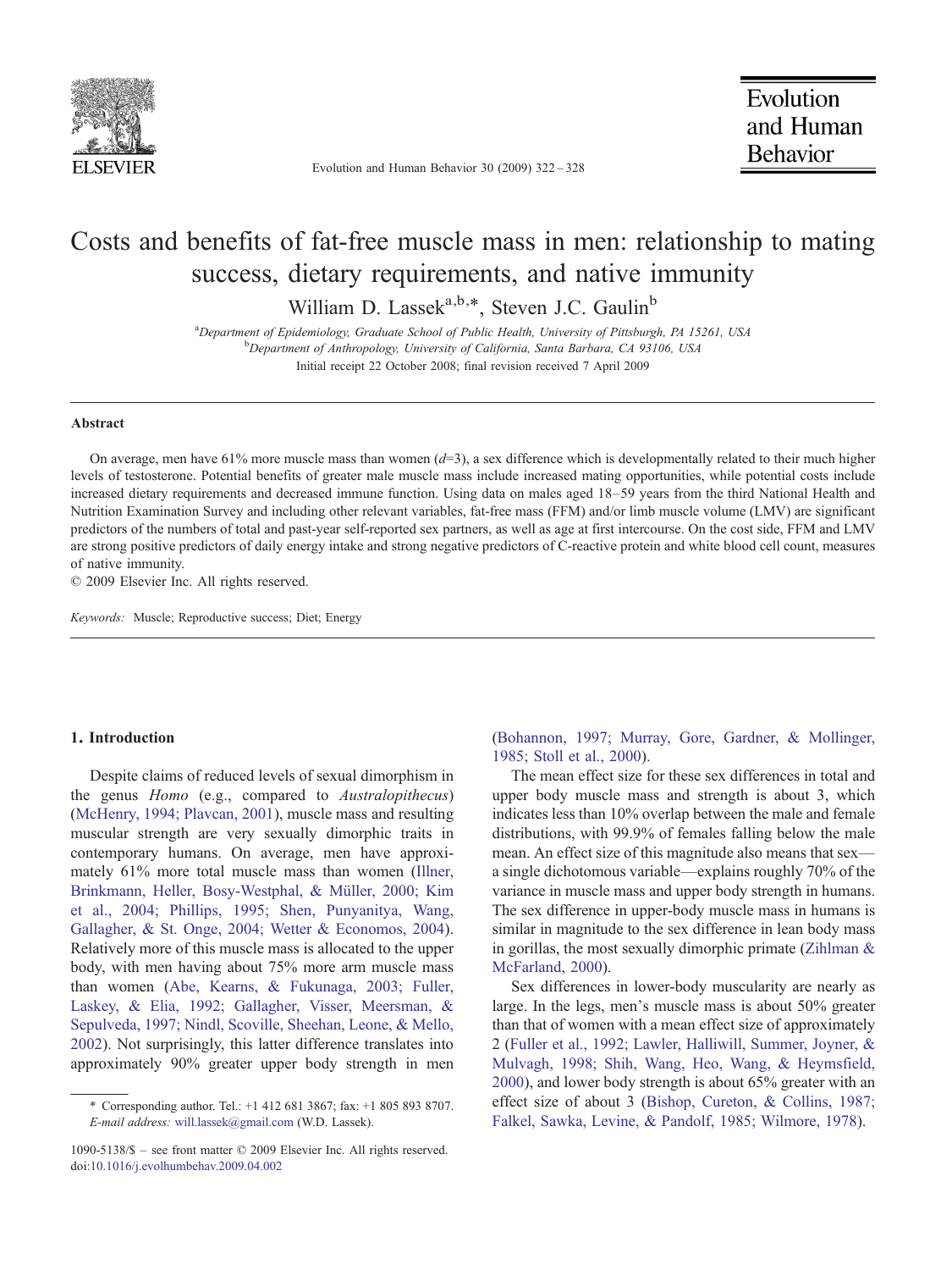These substantial sex differences in muscle mass and strength suggest that there has been strong disruptive selection favoring greater male muscularity in the human lineage. In overall body weight comparisons, a female advantage in fat mass largely counterbalances a male advantage in muscle mass, making the sexes appear quite similar. But this gross similarity masks very different tissue investment strategies by males and females, which, in turn, suggests divergent selective histories, thus undermining conclusions about the human mating system based on overall body-weight dimorphism (e.g., [Plavcan, 2001\)](#page-6-0).

Why do humans exhibit such dramatic sexual dimorphism in muscle mass and strength? The ultimate answer rests in the history of selection that produced these sex differences. Because muscle would have been advantageous in aggressive competition for mating opportunities, sexual selection is a likely cause. Excess muscle may be a costly signal but in that case it would only be favored by selection if it conveyed information valuable to females in choosing mates, so such a suggestion raises the question: what is the function of excess muscle? Its obvious use and advantages in aggressive competition suggest that it evolved for that purpose.

The effects of such selection are potentially still observable—as preferences, outcomes, and tradeoffs—in contemporary populations. A number of studies have shown that women prefer muscular men ([Dixson, Halliwell, East,](#page-5-0) [Wignarajah, & Anderson, 2003, 2007; Frederick & Hasel](#page-5-0)[ton, 2007](#page-5-0)), men with a larger chest size in relation to waist size ([Swami & Tovee, 2005; Swami et al., 2007](#page-6-0)), and men with more upper-body muscle [\(Fan, Dai, Liu, & Wu, 2005](#page-5-0)). More muscular men report more sexual partners [\(Frederick](#page-5-0) [& Haselton, 2007](#page-5-0)), as do men who score better in tests of muscular strength and physical fitness [\(Gallup, White, &](#page-5-0) [Gallup, 2007; Honnekopp, Rudolpha, Beierb, Liebert, &](#page-5-0) [Muller, 2007\)](#page-5-0), and college athletes report almost twice as many sex partners in the past year as nonathletes [\(Faurie,](#page-5-0) [Pontier, & Raymond, 2004\)](#page-5-0). Men's greater muscle mass develops during puberty as testosterone levels increase; the amount of muscle is directly related to testosterone levels [\(Griggs et al., 1989\)](#page-5-0), a conclusion supported behaviorally by the popularity of exogenous androgenic hormones among those seeking to increase muscle mass.

However, all adaptations entail costs and muscle mass is presumably no exception. Because muscle growth is supported by androgens the possible negative effects of testosterone on health—particularly its immunosuppressant effects ([Folstad & Karter, 1992](#page-5-0))—are relevant. Castrated males have longer life spans and lower infection rates than intact males in a variety of animals ([Asdell, Doornenbal,](#page-5-0) [Josh, & Sperling, 1967; Hamilton, 1948; Waters, Shen, &](#page-5-0) [Glickman, 2000; Zuk & McKean, 1996\)](#page-5-0), and testosterone supplementation increases both infection and mortality rates [\(Ahmed, Penhale, & Talal, 1985; Al-Afaleq & Homeida,](#page-5-0) [1998; Grossman, 1985; Hamilton & Mestler, 1969; Klein,](#page-5-0) [2000; Marker & Moore, 1988; May, 2007; Place, 2000;](#page-5-0) [Salvador et al., 1996; Zuk & McKean, 1996\)](#page-5-0).

In a meta-analysis of hormone manipulation studies with birds and mammals, [Roberts et al. \(2004\)](#page-6-0) found only a weak effect of testosterone on immunity, but these authors neglected to group species by mating system and thus did not properly test the sexual-selection hypothesis. In both birds and mammals, sex differences in mortality are not universal but proportionate to the intensity of sexual selection ([Promislow, 1992; Promislow, Montgom](#page-6-0)[erie, & Martin 1992](#page-6-0)); in systematic cross species comparisons, sex differences in the rates of parasitism likewise parallel the force of sexual selection ([Moore &](#page-6-0) [Wilson, 2002\)](#page-6-0).

Consistent with animal data, testosterone has also been shown to be negatively related to some measures of human immune function [\(Kanda, Tsuchida, & Tamaki, 1996;](#page-6-0) [Muehlenbein & Bribiescas, 2005; Sthoeger, Chiorazzi, &](#page-6-0) [Lahita, 1988\)](#page-6-0) including C-reactive protein (CRP), a measure of native immunity [\(Davoodi et al., 2007; Kapoor, Clarke,](#page-5-0) [Stanworth, Channer, & Jones, 2007; Yang, Lv, Huang, Xu, &](#page-5-0) [Wu, 2005](#page-5-0)). Another measure of native immunity, the white blood cell count (WBCC) is negatively related to testosterone in birds ([Al-Afaleq & Homeida, 1998\)](#page-5-0). Sex differences in testosterone levels may explain why women have higher CRP levels ([Khera et al., 2005](#page-6-0)) and higher WBCC than men [\(Bain, 1996\)](#page-5-0). Native immunity is the immediate nonspecific immune response to infection, in contrast to the slower production of specific antibodies characteristic of acquired immunity (native immunity is often called "innate" or "natural" immunity in the medical literature; we avoid these terms because they are potentially confusing for readers of this Journal).

In support of the idea that testosterone has an adverse effect on immunity, mortality from infectious disease is substantially higher in males than in females ([Owens, 2002](#page-6-0)). In the United States in 2004, age-adjusted deaths from infectious diseases were 42% higher in males compared with females, and still 31% higher excluding HIV-related deaths (based on data in [Kung, Hoyert, Xu, & Murphs, 2008](#page-6-0)). The greater difference with HIV deaths included may also partially reflect testosterone's effects on risk-taking.

Another potential cost of higher muscle mass is an increase in energy needs. Skeletal muscle is the most significant determinant of differences in resting energy requirements and the major factor in total energy expenditure [\(Hayes et al., 2002; Zurlo, Larson, Bogardus, & Ravussin,](#page-5-0) [1990\)](#page-5-0). Higher testosterone levels in males are associated with increased metabolic rates and concomitant energy demands [\(Ketterson et al., 1991; Marker & Moore, 1988;](#page-6-0) [Welle, Jozefowicz, Forbes, & Riggs, 1992\)](#page-6-0).

Thus, we test three predictions related to the costs and benefits of sexually dimorphic muscle mass in a large group of American men:

1) Muscularity will be positively related to the number of (self-reported) heterosexual sex partners and negatively related to the age at first intercourse,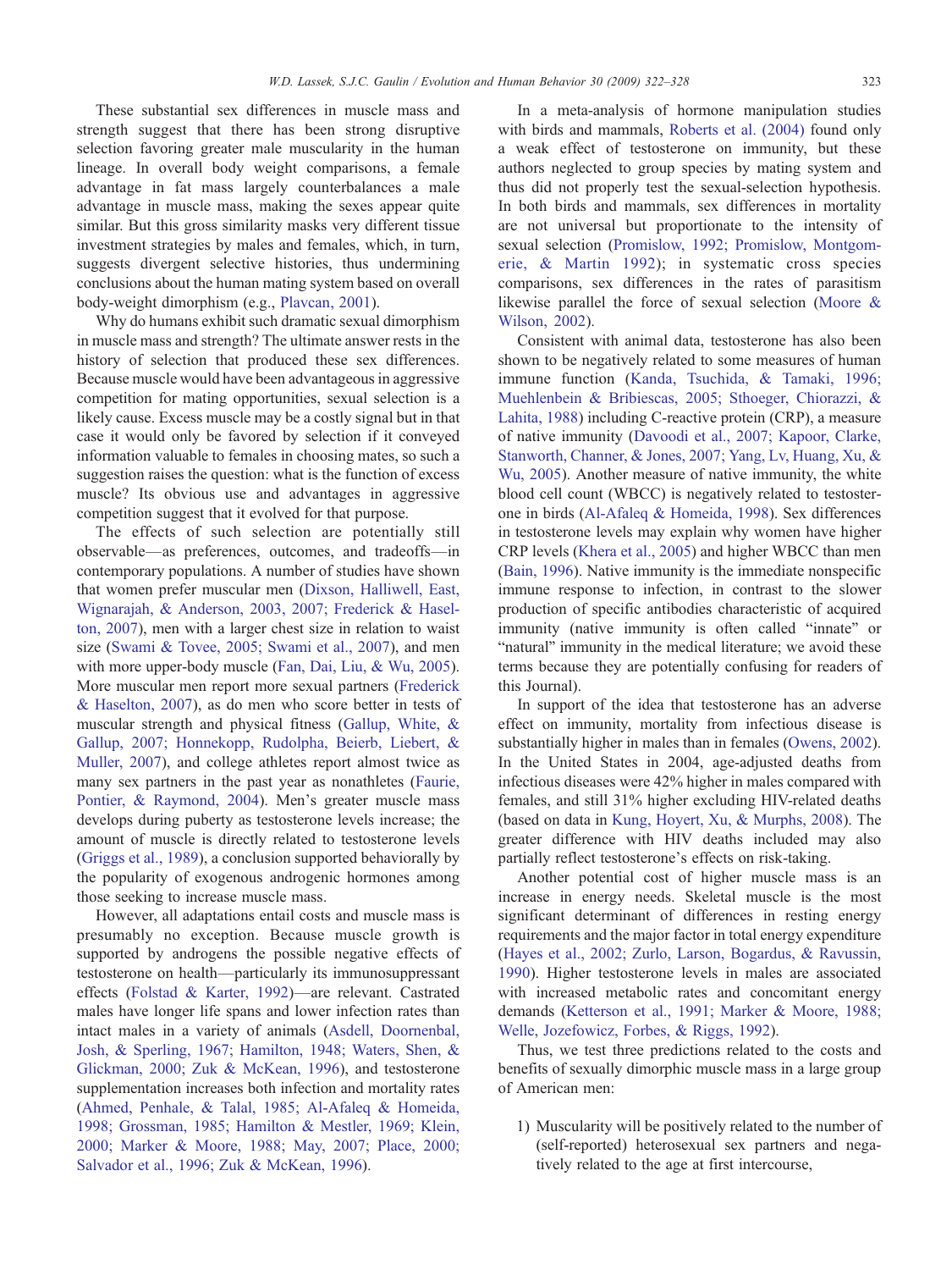- <span id="page-2-0"></span>2) Muscularity will be positively associated with substantially higher energy intake, and
- 3) Muscularity will be negatively related to native immunity, as measured by blood levels of CRP and WBCC.

## 2. Methods

To assess relationships among these and other variables, we used data from the third National Health and Nutrition Examination Survey (NHANES III), conducted from 1988 to 1994. The sample included 5536 males and 6492 females aged 18–59 with 38% non-Hispanic whites, 29% non-Hispanic blacks, 28% Hispanics, and 5% "other." Anthropometric data included height, weight, biacromial diameter, upper arm and thigh lengths, circumferences, and skinfolds.

The hypothesized predictor variable is "muscularity," and we operationalize it in two independent ways: fat-free mass (FFM) and limb muscle volume (LMV). To estimate overall muscularity, FFM was estimated from bioelectrical impedance [\(Chumlea, Guo, Kuczmarski, Flegal, & Johsson,](#page-5-0) [2002](#page-5-0)). Limb muscularity was based on the mean of separate estimates of muscle volumes for the upper arm and thigh. Upper-arm muscle volume was calculated from arm muscle area ([Frisancho, 1981\)](#page-5-0) times upper-arm length. Thighmuscle volume was calculated by a similar method from comparable upper-leg data.

As body fat increases, skeletal muscle mass must also increase to support the additional weight. This muscle-tosupport-fat is not the muscle we expect to increase copulatory success, and its effects must somehow be taken into account. In order to do so, we use body mass index (BMI), a well-established measure of overall fattiness, as a control variable in all of our statistical analyses.

Three self-report measures were used as indicators of copulatory success, a proxy for reproductive success in the absence of birth control [\(Perusse, 1993\)](#page-6-0). NHANES III sample men were asked by a skilled interviewer about the number of lifetime and past-year female sexual partners, and age at first intercourse; responses are available from 5130 men aged 18–59 years.

To assess hypothesized costs of muscularity, caloric intake and immunity measures were extracted from NHANES III data. Detailed dietary histories based on 24 hour recall were obtained by a skilled NHANES interviewer and total energy intake calculated by matching the foods eaten to the USDA National Nutrient Database. Two measures of native immunity were available: white blood cell count (WBCC) and C-reactive protein (CRP). The WBCC is the number of circulating immune system cells per mm<sup>3</sup> of blood. CRP is an acute-phase protein, produced by liver and fat cells, which binds to pathogenic bacteria so that they can be destroyed by phagocytes, and thus provides an important element in native immunity, the early defense system against infections.

Two measures of physical activity were used as control variables in the analysis of daily energy intake. Leisure time physical activity data was available for 5504 men aged 18– 59. The total amount of activity was calculated in metabolic equivalents (METs) based on the frequency of walking a mile or more, running, biking, swimming, aerobic dancing, other dancing, gardening, calisthenics, weight lifting, and up to four additional activities per person (one MET is 1 kcal/kg per hour, the approximate energy consumption of a person at rest). Leisure-time physical activity is of interest because it could elevate both muscle mass and dietary intake, obscuring the relationship between muscularity and caloric intake.

For the same reason, occupational exertion is also a potential confounding factor. Occupation, coded into 40 categories, was available for 4704 men aged 18–59 in NHANES III. We calculated the mean daily caloric expenditure for the sample males in each occupational category and divided by the mean for the whole sample. Clerical workers, for example, average 0.74 of the overall mean, while farm operators average 1.08. Each male in the sample was then assigned the mean value corresponding to his particular occupation for use as a control variable in evaluating other factors related to daily caloric expenditure.

Multiple linear regression was used to evaluate the relative predictive value of all independent variables (with BMI as a control variable for the measures of muscle mass). Predictor variables available to the regressions were FFM, LMV, BMI, height, age, marital status, family income, years of education, race/ethnicity, bone mineral density of the femur, serum testosterone (available for 1048 men), and occupational and leisure-time exertion. Outcome variables (each in a separate regression) were lifetime and last-year heterosexual sex partners, age at first coitus, daily energy intake, CRP and WBCC. Data

Table 1

Biomedical sex differences for participants aged 18–49 years, based on NHANES III sample

| Variable            | Male  |      | Female |      | Sexual<br>Dimorphism |         |
|---------------------|-------|------|--------|------|----------------------|---------|
|                     | Mean  | S.D. | Mean   | S.D. | Ratio                | d       |
| Age                 | 33.0  | 8.6  | 33.0   | 3.7  | 1.00                 | 0.00    |
| Height, cm          | 176.4 | 7.3  | 163.0  | 6.7  | 1.08                 | 1.75    |
| Weight, kg          | 81.5  | 17.5 | 68.5   | 17.4 | 1.19                 | 0.74    |
| BMI                 | 26.1  | 5.0  | 25.7   | 6.4  | 1.01                 | 0.07    |
| % Body fat          | 23.2  | 6.2  | 33.9   | 7.9  | 0.68                 | $-1.52$ |
| Arm muscle, L       | 2.5   | 0.5  | 1.4    | 0.4  | 1.78                 | 2.50    |
| Thigh muscle, L     | 7.8   | 1.6  | 5.2    | 1.2  | 1.50                 | 1.86    |
| Fat free mass, kg   | 60.8  | 10.4 | 43.1   | 6.8  | 1.41                 | 2.06    |
| Energy intake, MJ   | 12.05 | 5.09 | 8.01   | 3.39 | 1.50                 | 0.95    |
| C-reactive protein  | 0.33  | 0.49 | 0.48   | 0.69 | 0.68                 | $-0.27$ |
| <b>WBCC</b>         | 7.08  | 2.13 | 7.41   | 2.28 | 0.96                 | $-0.15$ |
| Testosterone, ng/ml | 5.69  | 1.91 |        |      |                      |         |

Sample size varies between 4244 and 4677 for males (except only 862 for testosterone), and between 4701 to 5482 for females.

All differences except age and BMI are significant at  $p<001$  using analysis of variance.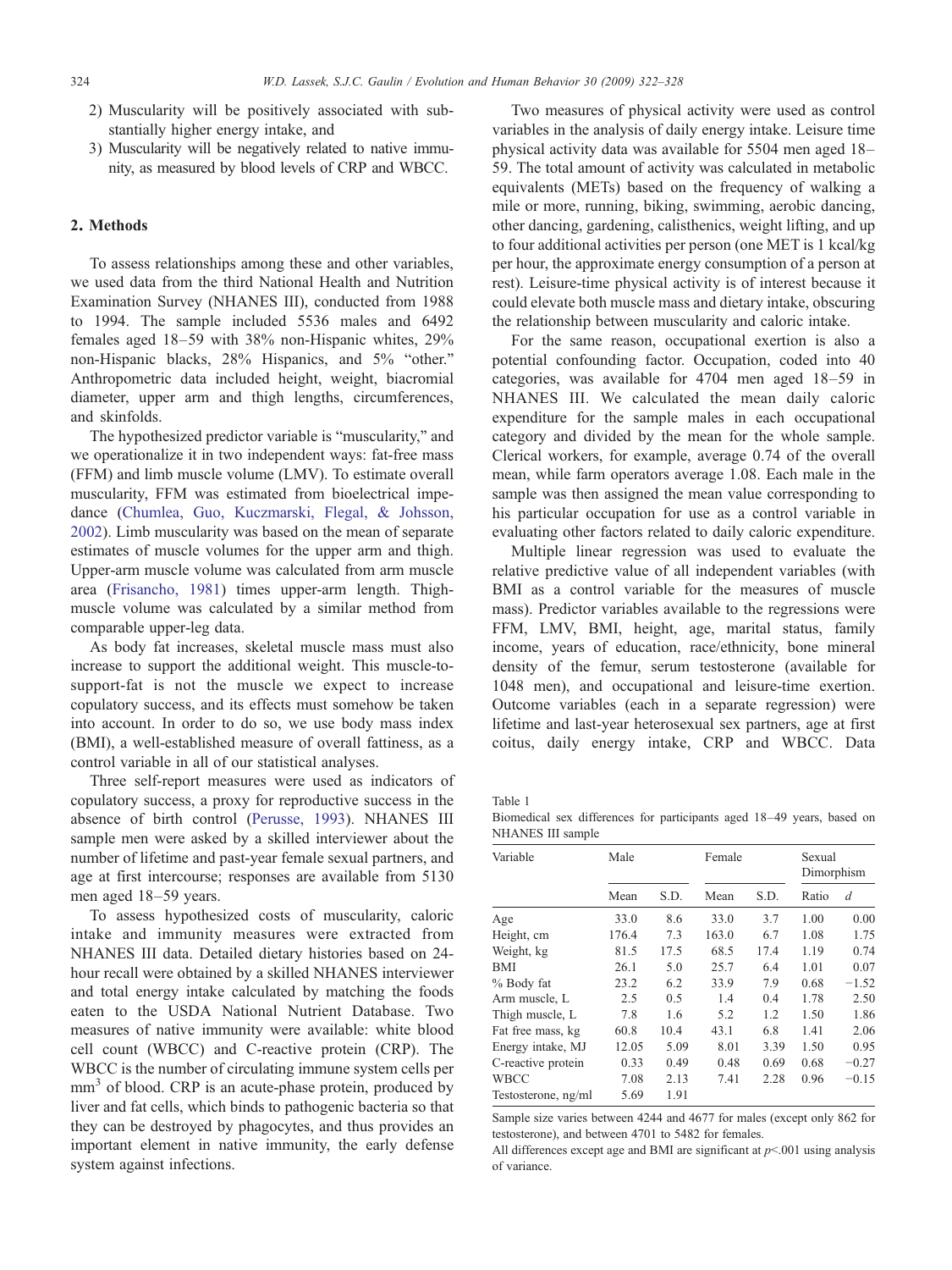<span id="page-3-0"></span>Table 2

Standardized regression coefficients from stepwise regression for the number of total sexual partners, partners during the past year, and age at first intercourse for men 18–59 years old in NHANES III

|                                 | Total<br>Partners | Partners<br>past year | Age at first<br>intercourse |
|---------------------------------|-------------------|-----------------------|-----------------------------|
| n                               | 4774              | 4737                  | 4167                        |
| Age                             | $0.144***$        |                       | $0.137***$                  |
| Married (1),<br>unmarried $(0)$ | $-0.088***$       | $-0.185***$           | $0.090***$                  |
| <b>FFM</b>                      | $0.063**$         |                       |                             |
| <b>LMV</b>                      |                   | $0.079***$            | $-0.046**$                  |
| <b>BMI</b>                      | $-0.040***$       | $-0.035*$             |                             |
| Education                       |                   |                       | $0.062***$                  |
| Occupational exertion           |                   |                       | $-0.036*$                   |
| $r^2$                           | $0.021***$        | $0.049***$            | $0.046***$                  |

 $*$  p<.05.

\*\*  $p<.01$ .

\*\*\*  $p<.001$ .

analysis was performed using SPSS 15.0. Most analyses are for men aged 18–59 years because these years should bracket more than 95% of human male reproduction. In comparing males with females, a more restricted age group of 18–49 is used, because female measures tend to change after menopause.

#### 3. Results

## 3.1. Descriptive statistics

For both sexes aged 18–49 in the NHANES III sample, [Table 1](#page-2-0) shows weighted means, standard deviations, sexual dimorphism (expressed as male mean/female mean), and effect sizes (d) for sex differences. Although there is only 19% dimorphism in weight and 1% dimorphism in BMI, dimorphism is 41% for fat-free mass, 78% for upper-arm muscle volume, and 50% for thigh muscle volume. Energy intake  $(+50%)$  is slightly more dimorphic than fat free mass. As expected, percent body fat and two measures of native immunity, CRP and WBCC, are dimorphic in the opposite direction, being significantly higher in women.

Table 3 Standardized regression coefficients for significant predictors for daily energy intake in men  $18-59$  years old in the NHANES III ( $n=4318$ )

|                              | Beta        |
|------------------------------|-------------|
| Age                          | $-0.176***$ |
| <b>BMI</b>                   | $-0.183***$ |
| <b>FFM</b>                   | $0.246***$  |
| Leisure time activity (METs) | $0.050**$   |
| Occupational exertion        | $0.084***$  |
| $r^2$                        | $0.072***$  |

\*\*  $p<.01$ .

\*\*\*  $p<.00001$ .

Table 4

Standardized regression coefficients for significant predictors of CRP and WBC in men  $18-59$  years old  $(n=4935)$ 

| <b>CRP</b> |             |
|------------|-------------|
| $0.086***$ | $0.032*$    |
| $-0.061**$ | $-0.160***$ |
| $0.133***$ | $0.201***$  |
| $0.019***$ | $0.019***$  |
|            |             |

\*  $p<.05$ . \*\*  $p<.01$ .

\*\*\*  $p<.00001$ .

## 3.2. Association among predictors: testosterone and muscularity

Controlling for age and BMI, serum testosterone is positively related to FFM ( $r=0.174$   $p<.000001$ ) and LMV  $(r=0.289, p<.000001).$ 

3.3. Predicting number of female sex partners and age at first coitus from measures of muscularity

Stepwise regression was used to evaluate the effect of FFM, LMV, and the other variables listed in the methods on lifetime and past-year sexual partners and age at first intercourse. The results are shown in Table 2.

FFM is the more significant measure of muscularity for total partners and LMV is also significant if substituted for FFM in this regression (beta=.046,  $p<.01$ ,  $r^2$ =.020). For partners in the past year, LMV is the significant predictor and, age is no longer significant. For age at first intercourse, LMV is again the significant muscularity factor in the regression along with age, marital status, education, and occupational exertion. Although height is correlated with total partners controlling for age  $(r=.047, p<.01)$ , it is not significant in these multiple regressions.

If the sample is restricted to men with serum testosterone values, testosterone is not significant in the regressions for total partners and age at first intercourse. In the regression for partners in the past year, LMV (beta=.064,  $p<0.05$ ) and testosterone (beta=.088,  $p<01$ ) are both significant and 6.8% of the variance is explained.

Current marital status interacts with both FFM and reported mating success. Controlling for age, currently married men report 10.7 fewer lifetime sexual partners  $(p<.001)$ , 1.1 fewer past-year partners  $(p<.001)$ , and having first intercourse 1.2 years later  $(p<.001)$ ; controlling for age and BMI, they have 0.57 kg less FFM  $(p<.01)$ . Conversely, controlling for age and BMI, each kilogram of FFM decreases the likelihood of being married by 1.3%  $(p<.01)$ .

## 3.4. Predicting energy costs from measures of muscularity

Table 3 shows the results of the regression for energy intake. FFM is the strongest predictor of energy intake, followed by BMI, age, occupational exertion and leisure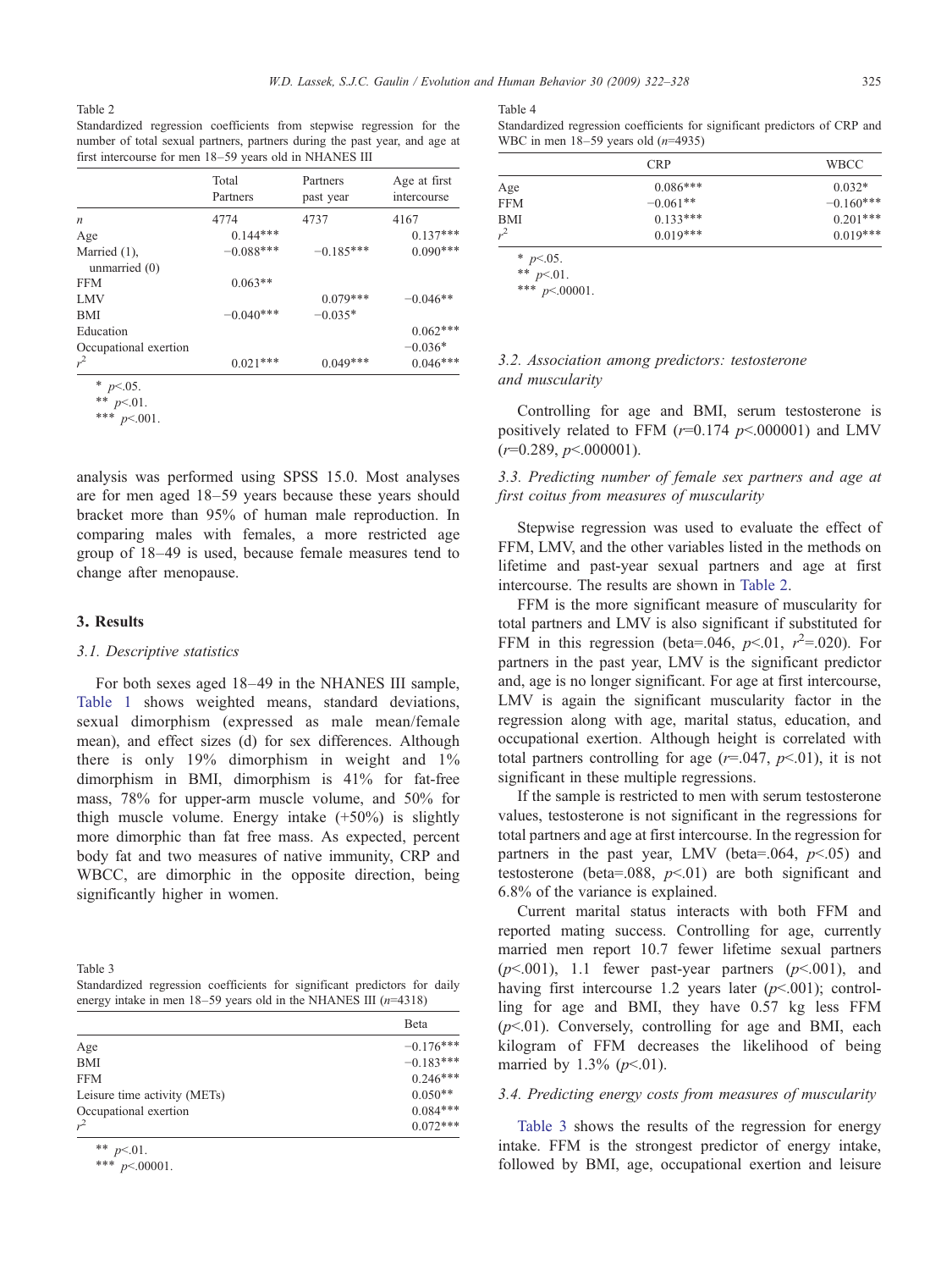activity. If LMV is substituted in the regression, the result is similar (beta=.098,  $p<.05$ ).

## 3.5. Predicting native immunity from muscularity

Another possible cost associated with muscularity is lower native immunity as reflected in lower levels of Creactive protein and WBCC, both of which are significantly higher in women [\(Table 1](#page-2-0)). In the regression, FFM is the strongest muscularity predictor, but substituting LMV gives a similar result (beta=-.056,  $p$ <.001,  $r^2$ =.015). Likewise, FFM is the stronger negative predictor for WBCC [\(Table 4](#page-3-0)). but if LMV is used in place of FFM, it has a similar effect, [beta = -.127,  $p$ <.001, and  $r^2$ =.020 ( $p$ <.0000001)]. Testosterone is not significant in either regression, but, controlling for age, is negatively related to CRP  $(-0.083, p<.05)$ .

## 3.6. Visualizing the relationships

As detailed above, our statistical analyses use a multivariate approach to control for BMI, age, and other factors of interest. However, it is also desirable to visualize the magnitude of the observed relationships among muscularity and its costs. Since additional FFM is required to support additional fat (on average, 0.54 kg per kg fat in this sample), and because this relationship may change with age, we computed the residuals from a regression of FFM on age and BMI for NHANES III men. These residuals provide a measure of relative muscularity in the same way that residuals from the cross-species brain size/body size relationship give a measure of relative encephalization. Thus, in Fig. 1, the data are arranged by quintiles of relative muscularity, least muscular men on the left. As can be seen, after adjusting for age (by using residuals from a regression of each dependent variable separately on age), lifetime sex partners and caloric intake monotonically increase, and native immunity (as measured by WBCC) decreases, with increasing relative muscularity.



Fig. 1. Standardized residuals from regression with age for total sexual partners, energy intake, and white blood cell count in relation to quintiles of FFM residuals from regression with age and BMI.

#### 4. Discussion

Because the population used in this study comprises wellnourished men with low exposure to infectious disease, this may influence the degree to which muscular phenotypes are expressed. Also, the number of self-reported sexual partners has limitations as a measure of potential reproductive success. Men with higher testosterone and increased muscle mass may be more prone than other men to exaggerate their number of sexual partners, while men with lower testosterone may be more accurate. However, women do report finding muscular men more attractive ([Dixson et al., 2003,](#page-5-0) [2007; Fan et al., 2005](#page-5-0)) and also report that their most recent short-term sex partners are more muscular than other sex partners ([Frederick & Haselton, 2007](#page-5-0)), giving some credence to the reported differences. With these qualifications in mind, it is worthwhile to evaluate the present findings.

When age, marital status, and BMI are controlled in men in the NHANES III sample, measures of current muscularity are significantly positively associated with the number of total sexual partners and partners in the past year and negatively with age at first intercourse. Although the variance explained is modest, the relationship with total partners and age at first intercourse is related to current muscularity for a sample varying in age from 18 to 59 years. As would be expected, current muscularity is more strongly related to the most current measure of copulatory success, partners in the past year. The significant relationship between muscularity and the number of sexual partners is consistent with the idea that the substantial human sexual dimorphism in muscle mass is at least partially a product of sexual selection in past environments where there was a high degree of male mating competition.

Male muscle mass is not free to escalate indefinitely, because it is also a significant handicap requiring substantially more dietary energy and testosterone to maintain. The increased dietary cost of increased muscle is confirmed by our finding that total energy intake is 50% higher in males and is strongly related to measures of muscle mass even when controlling for the amount of leisure-time physical activity and occupational exertion.

The higher testosterone levels in males, which support larger muscle masses, have been linked to decreases in immune system activity. This interpretation is supported by our findings of lower C-reactive protein and WBCC in males and a negative relationship between both of these and the two measures of muscle mass. Thus, males with higher muscle mass will be less able to respond quickly to the most common infectious agents which native immunity has evolved to combat. The stronger relationship of measures of costs and benefits with muscularity than with serum testosterone itself suggests that muscle mass may be a better reflection of bioactive androgens over time than a single measurement of serum testosterone.

In other animals where body mass is highly sexually dimorphic, it is functionally related to male-male competi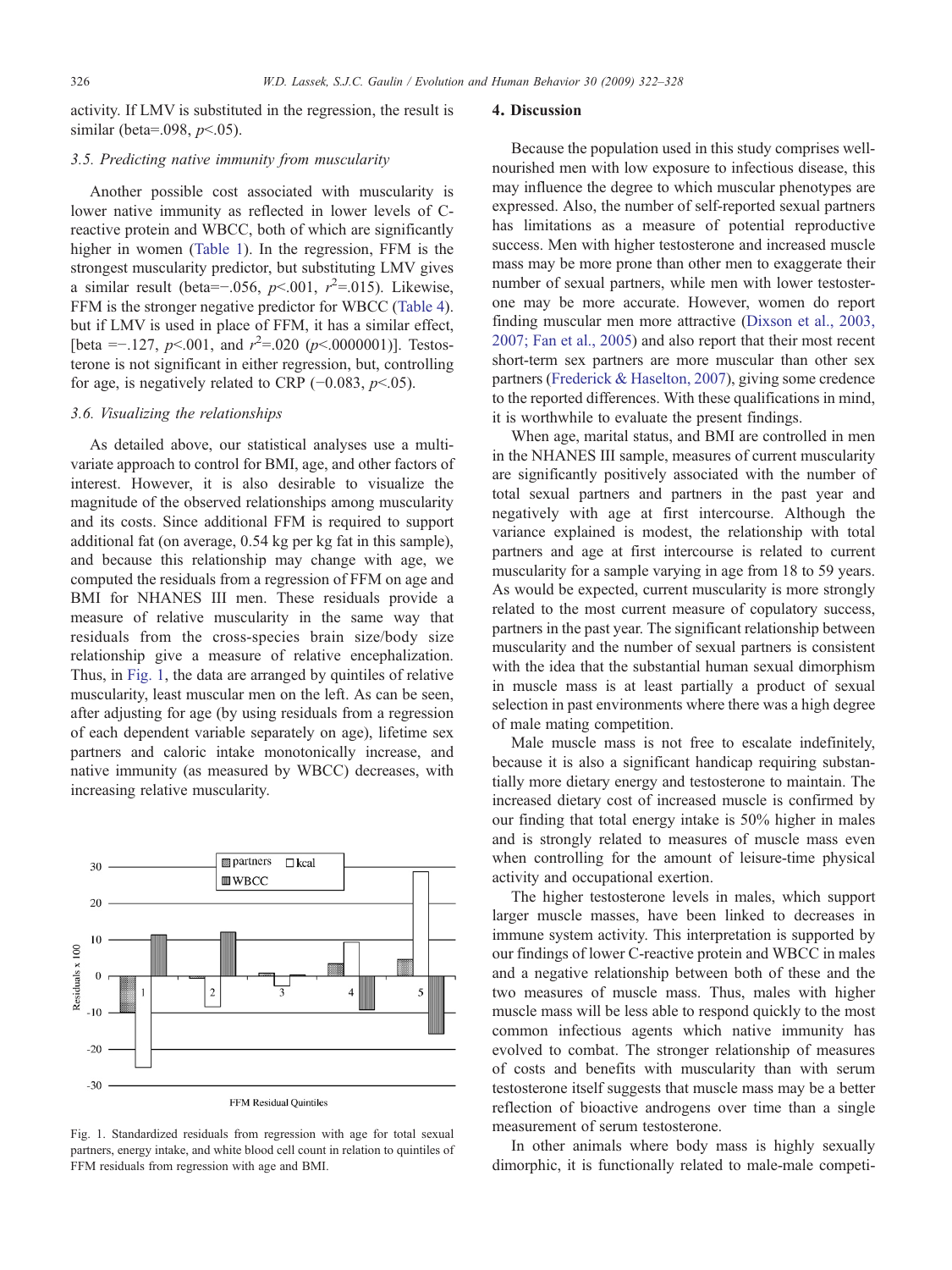<span id="page-5-0"></span>tion for mates, suggesting that sex differences in mass and muscularity are often a product of sexual selection (Andersson, 1994). But in the case of humans, body size differences are relatively small, while differences in muscle mass and body fat are quite substantial. This discrepancy can be explained by two divergent selection pressures—for more muscle in men and for more fat in women ([Lassek &](#page-6-0) [Gaulin, 2006, 2007, 2008](#page-6-0))—selection pressures which nearly cancel at the level of overall body mass. Selection favoring accumulation of brain-building resources in females and increased strength in males has produced two morphs that are similar in total mass but dramatically different in body composition. If the differing forces favoring female fat accumulation and male muscle accumulation—are properly understood, an inference that the human lineage has experienced a long history of monogamy becomes dubious.

Data reported here suggest that male muscle mass is evolutionarily constrained. While it may provide advantages in terms of increased access to mates, it entails costs which make each increment of muscle harder to sustain. This pattern of results suggests conflicting pressures operating through sexual and natural selection. Sexual selection favors increased muscularity in males through its favorable effects on mate access, but natural selection favors lower levels of muscle mass than would result from sexual selection alone because muscularity has energetic and immune costs that presumably would elevate mortality from starvation and infection. If this interpretation is correct, then it is possible that there is a range of muscularity levels that produce equal net fitness effects with different contributions from fertility and survival, thus potentially explaining genetic variance in male muscularity.

#### Acknowledgments

We wish to thank Aimée K. Andrews for her review of the manuscript.

#### References

- Abe, T., Kearns, C. F., & Fukunaga, T. (2003). Sex differences in whole body skeletal muscle mass measured by magnetic resonance imaging and its distribution in young Japanese adults. British Journal of Sports Medicine, 37, 436–440.
- Ahmed, S. A., Penhale, W. J., & Talal, N. (1985). Sex hormones, immune responses, and autoimmune diseases. American Journal of Pathology, 121, 531–551.
- Al-Afaleq, A. I., & Homeida, A. M. (1998). Effects of low doses of oestradiol, testosterone and dihydrotestosterone on the immune response of broiler chicks. Immunopharmacology & Immunotoxicology, 20, 315–327.
- Andersson, M. (1994). Sexual Selection. Princeton, NJ: Princeton University Press.
- Asdell, S. A., Doornenbal, H., Josh, S. R., & Sperling, G. A. (1967). The effects of sex steroid hormones upon longevity in rats. Journal of Reproduction and Fertility, 14, 113–120.
- Bain, B. J. (1996). Ethnic and sex differences in the total and differential white cell count and platelet count. Journal of Clinical Pathology, 49, 664–666.
- Bishop, P., Cureton, K., & Collins, M. (1987). Sex difference in muscular strength in equally-trained men and women. Ergonomics, 30, 675–687.
- Bohannon, R. W. (1997). Reference values for extremity muscle strength obtained by hand-held dynamometry from adults aged 20 to 79 years. Archives of Physical Medicine and Rehabilitation, 78, 26–32.
- Chumlea, W. C., Guo, S. S., Kuczmarski, R. J., Flegal, K. M., & Johsson, C. J (2002). Body composition estimates from NHANES III bioelectrical impedance data. International Journal of Obesity, 26, 1596–1609.
- Davoodi, G., Amirezadegan, A., Borumand, M. A., Dehkori, M. R., Kazemisaeid, A., & Yaminisharif, A. (2007). The relationship between level of androgenic hormones and coronary artery disease in men. Cardiovascular Journal of Africa, 18, 362–366.
- Dixson, A. F., Halliwell, G., East, R., Wignarajah, P., & Anderson, M. J. (2003). Masculine somatotype and hirsuteness as determinants of sexual attractiveness to women. Archives of Sexual Behavior, 32, 29–39.
- Dixson, B. J., Dixson, A. F., Li, B., & Anderson, M. J. (2007). Studies of human physique and sexual attractiveness: Sexual preferences of men and women in China. American Journal of Human Biology, 19, 88–95.
- Falkel, J. E., Sawka, M. N., Levine, L., & Pandolf, K. B. (1985). Upper to lower body muscular strength and endurance ratios for women and men. Ergonomics, 28, 1661–1670.
- Fan, J., Dai, W., Liu, F., & Wu, J. (2005). Visual perception of male body attractiveness. Proceedings of the Royal Society B, 272, 219–226.
- Faurie, C., Pontier, D., & Raymond, M. (2004). Student athletes claim to have more sexual partners than other students. Evolution and Human Behavior, 25, 1–8.
- Folstad, I., & Karter, A. J. (1992). Parasites, bright males, and the immunocompetence handicap. American Naturalist, 139, 603–622.
- Frederick, D. A., & Haselton, M. G. (2007). Why is muscularity sexy? Tests of the fitness indicator hypothesis. Personality and Social Psychology Bulletin, 33, 1167–1183.
- Frisancho, A. R. (1981). New norms of upper limb fat and muscle areas for assessment of nutritional status. American Journal of Clinical Nutrition, 34, 2540–2545.
- Fuller, N. J., Laskey, M. A., & Elia, M. (1992). Assessment of the composition of major body regions by dual-energy X-ray absorptiometry (DEXA), with special reference to limb muscle mass. Clinical Physiology, 12, 253–266.
- Gallagher, D., Visser, M., Meersman, R. E., & Sepulveda, D. (1997). Appendicular skeletal muscle mass: Effects of age, gender, and ethnicity. Journal of Applied Physiology, 83, 229–239.
- Gallup, A. C., White, D. D., & Gallup Jr, G. G. (2007). Handgrip strength predicts sexual behavior, body morphology, and aggression in male college students. Evolution and Human Behavior, 28, 423–429.
- Griggs, R. C., Kingston, W., Jozefowicz, R. J., Herr, B. E., Forbes, G., & Halliday, D. (1989). Effect of testosterone on muscle mass and muscle protein synthesis. Journal of Applied Physiology, 66, 498–503.
- Grossman, C. J. (1985). Interactions between the gonadal steroids and the immune system. Science, 227, 257–260.
- Hamilton, J. B. (1948). The role of testicular secretions as indicated by the effects of castration in man and by studies of pathological conditions and the short life-span associated with maleness. Recent Progess in Hormone Research, 3, 257–322.
- Hamilton, J. B., & Mestler, G. E. (1969). Mortality and survival: Comparison of eunuchs with intact men and women in a mentally retarded population. Journal of Gerontology, 24, 395–411.
- Hayes, M., Michael, C., Zimian, W., Dympna, A., Stanley, H., & Ann, S., et al. (2002). DXA: Potential for creating a metabolic map of organtissue resting energy expenditure components. Obesity Research, 10, 969–977.
- Honekopp, J., Rudolpha, U., Beierb, L., Liebert, A., & Muller, C. (2007). Physical attractiveness of face and body as indicators of physical fitness in men. Evolution and Human Behavior, 28, 106–111.
- Illner, K., Brinkmann, G., Heller, M., Bosy-Westphal, A., & Müller, M. J. (2000). Metabolically active components of fat free mass and resting energy expenditure in nonobese adults. American Journal of Physiology, 278, E308–E315.